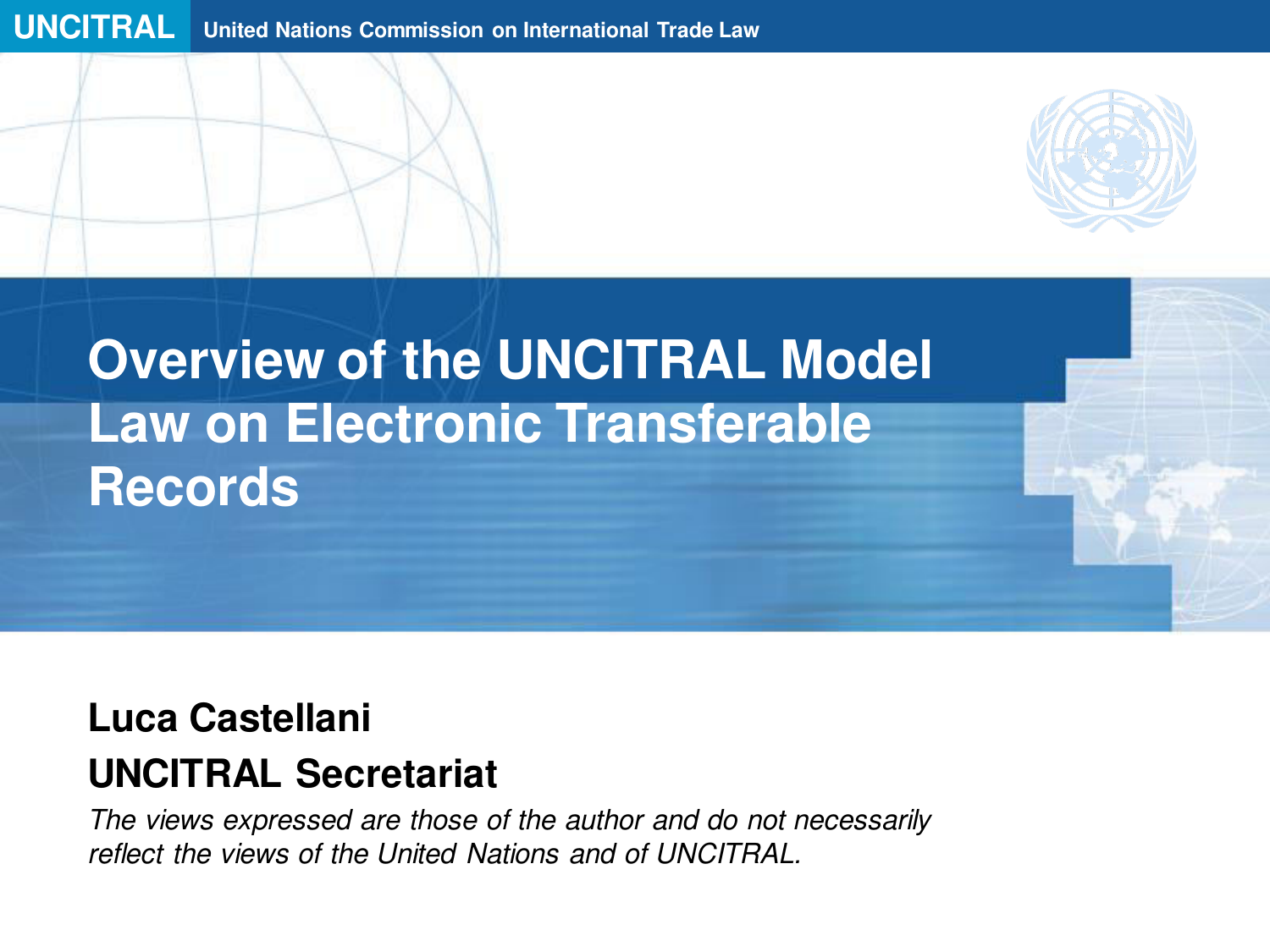

Adopted in 2017, the Model Law on Electronic Transferable Records (MLETR) enables the use in electronic form of bills of lading, promissory notes, etc.

Seen as a key enabler of digital trade financing and paperless trade facilitation

Supports the use of emerging technologies developments such as blockchain, IoT and smart contracts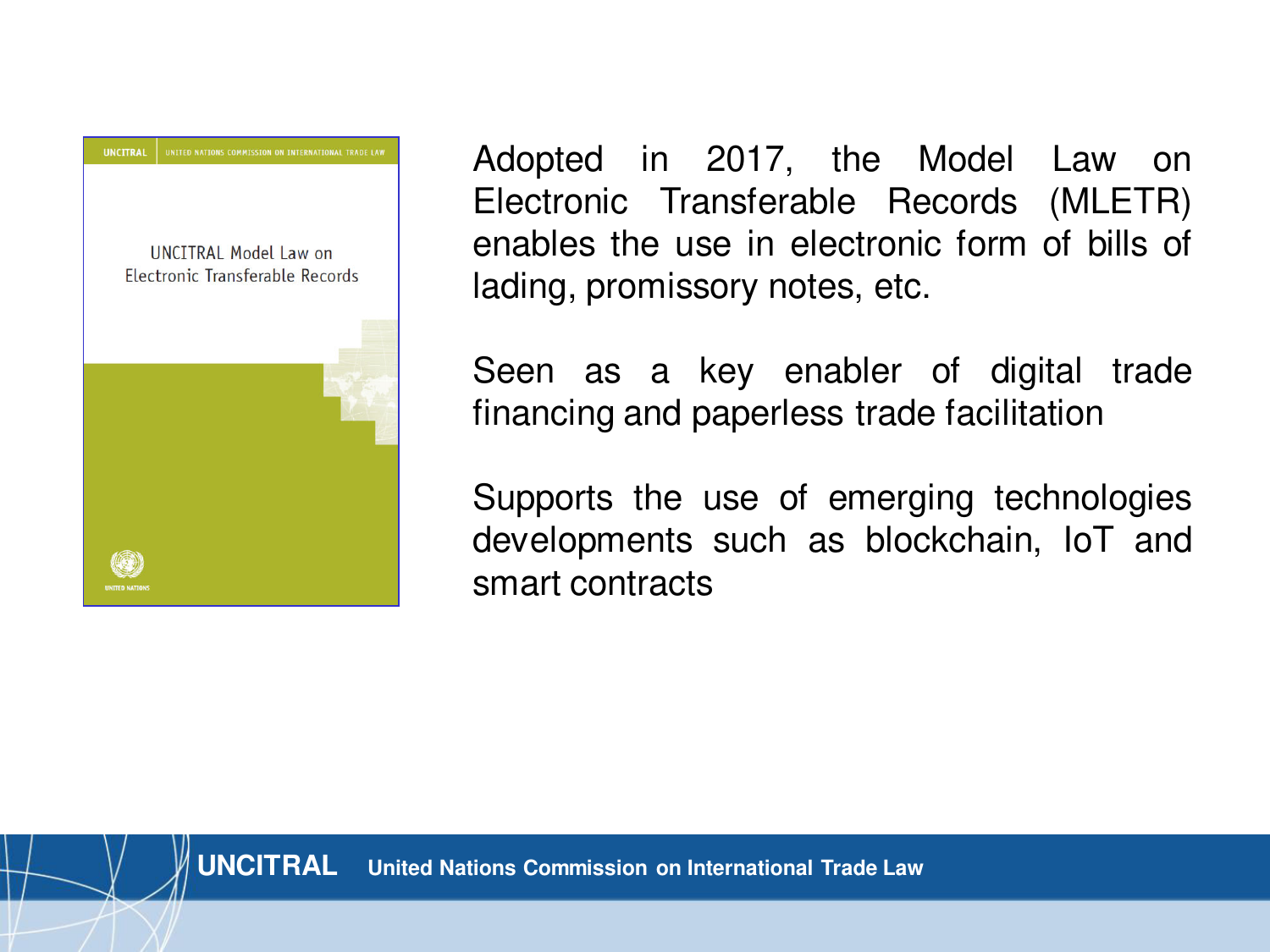## MLETR: the core issue

- Certain commercial documents and instruments incorporate the right to delivery of goods or payment of sums of money:
	- bills of lading
	- bills of exchange
	- promissory notes
	- warehouse receipts
	- cheques
	- (letters of credit, insurance policies / certificates, ...)
- The incorporation of the right to delivery or payment presupposes the use of a tangible medium (paper)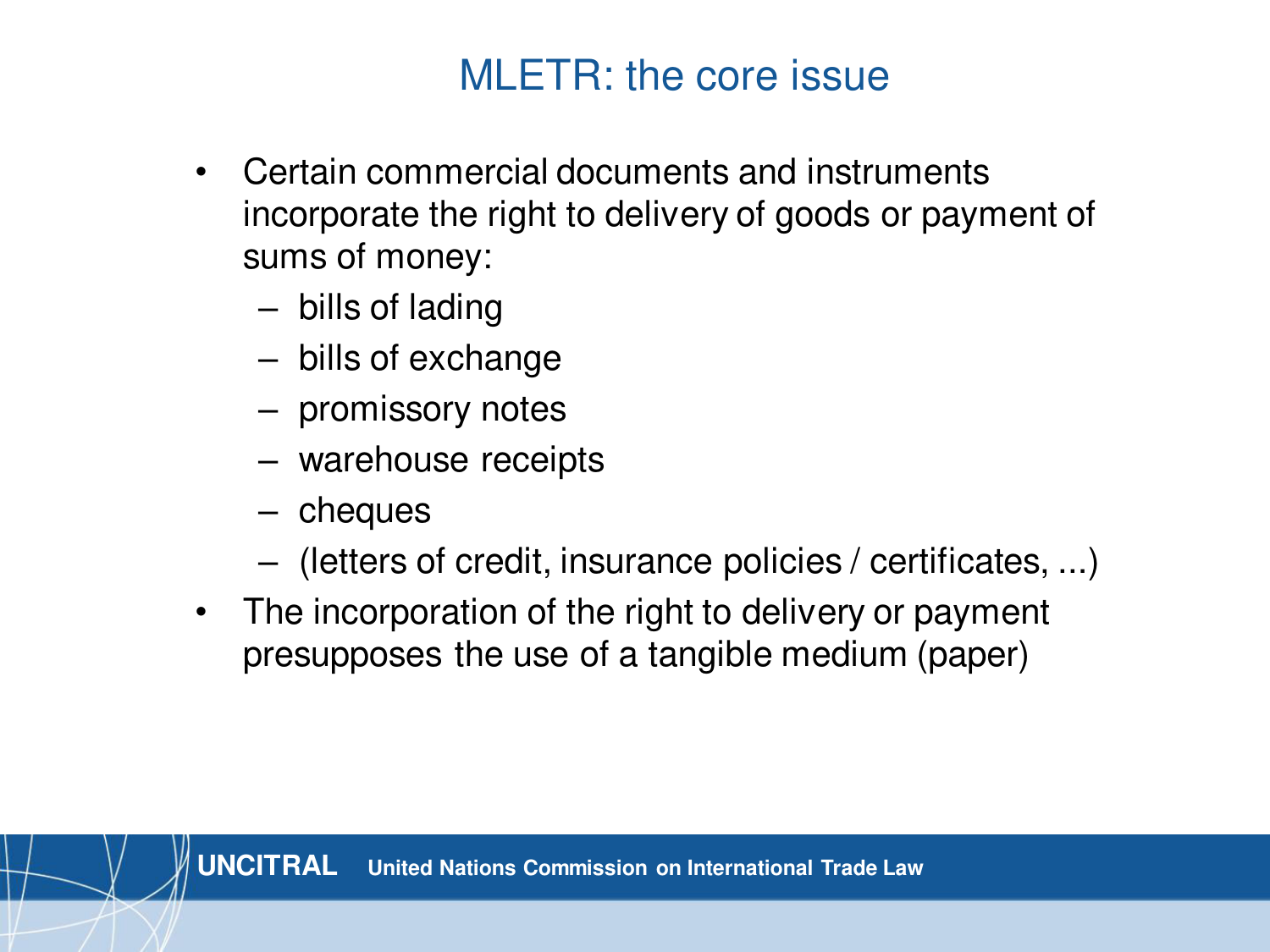# **Background**

- E-bills of lading have been a pending issue for decades
- Few existing laws:
	- Demand the use of specific technology
	- Deal with one type only of document
	- Create a special type of ETR
- This approach may be effective in the short term, but multiplies IT systems and creates data silos
- E-B/L based on contractual rules
	- Law of B/L does not apply to them
	- They require the adoption of a contractual framework that cannot be opposed to third parties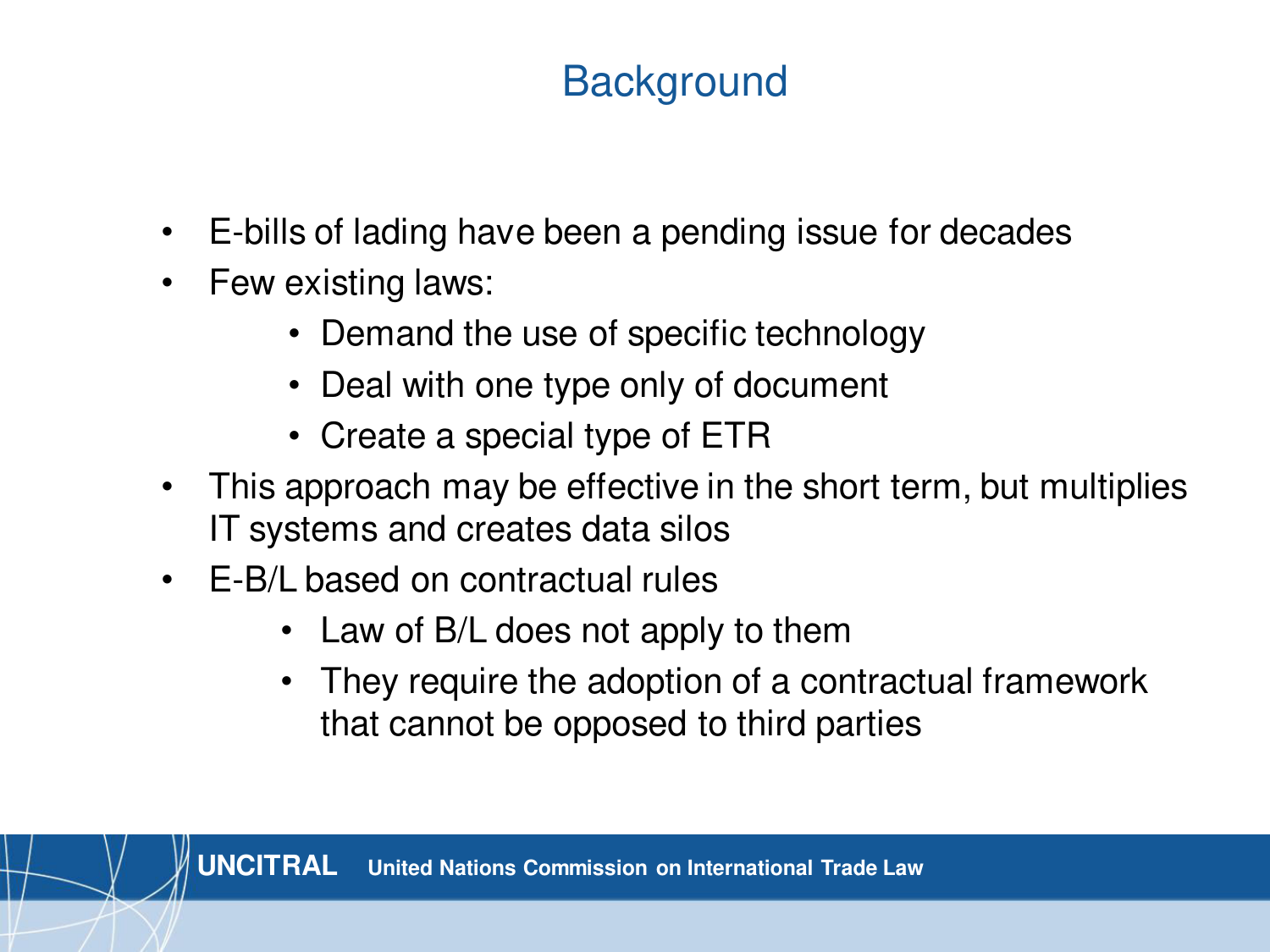#### Fundamental features of the MLETR

- Enabling law: no new regulation or prescription
- Technology neutral: compatible with registry-, token- and distributed ledger-based (blockchain) systems
	- Promotes interoperability and dataflows
- Built around functional equivalence rules: the same law applies to electronic and paper-based documents:
	- Interaction with third parties
	- Use as collateral
- And more:
	- Inclusion of metadata, data originating from oracles, smart contracts etc.
	- Change of medium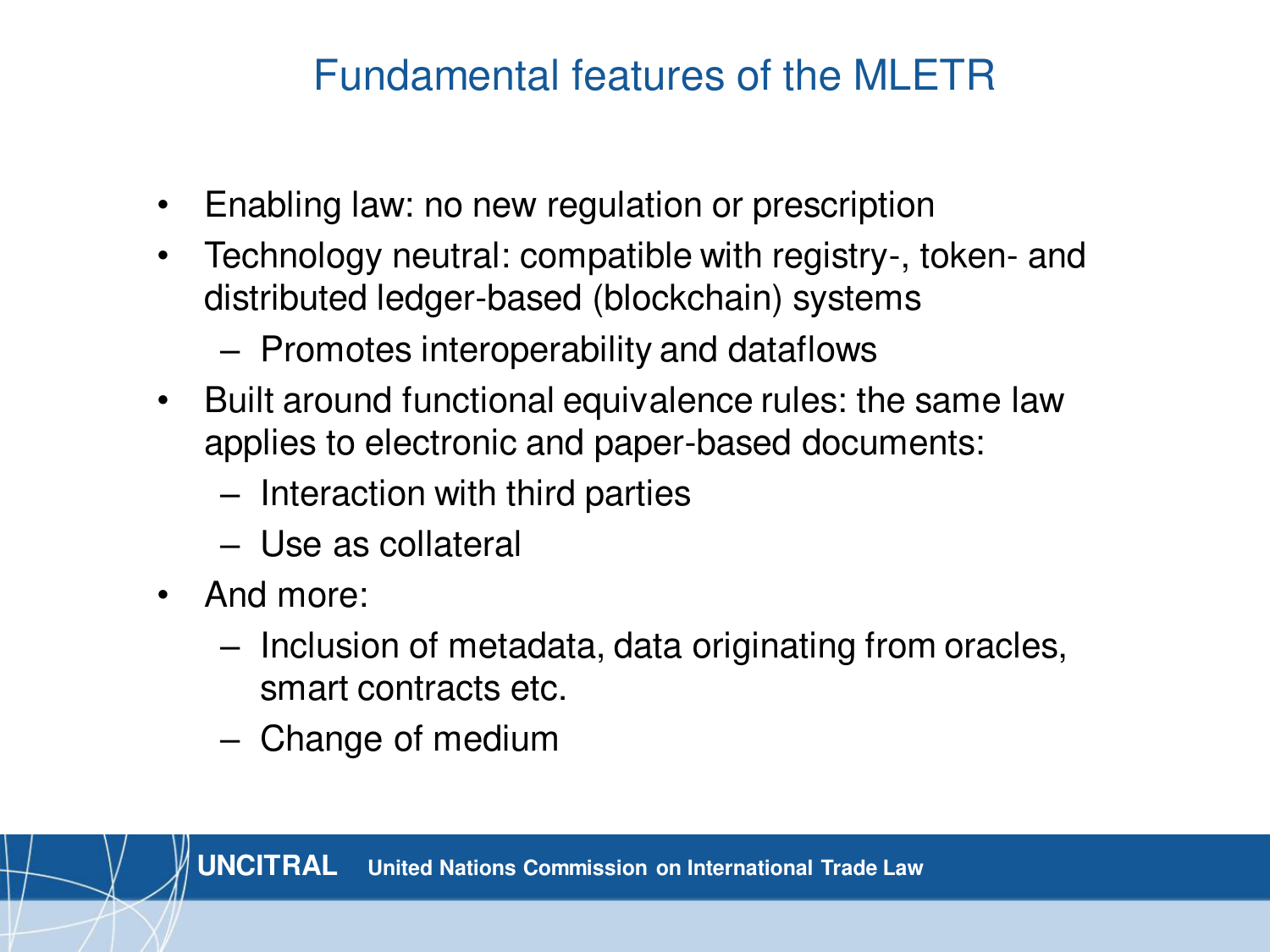# Preventing double-spending

- Need to avoid multiple requests for the same performance
	- Paper-based documents are supposed to be in a single original
	- From experience, paper-based documents are sufficiently reliable, but they are far from perfect
	- Documentary credit fraud is on the rise
- The MLETR combines the notions of "control" and "singularity" to prevent multiple claims
- One ETR = one claim for performance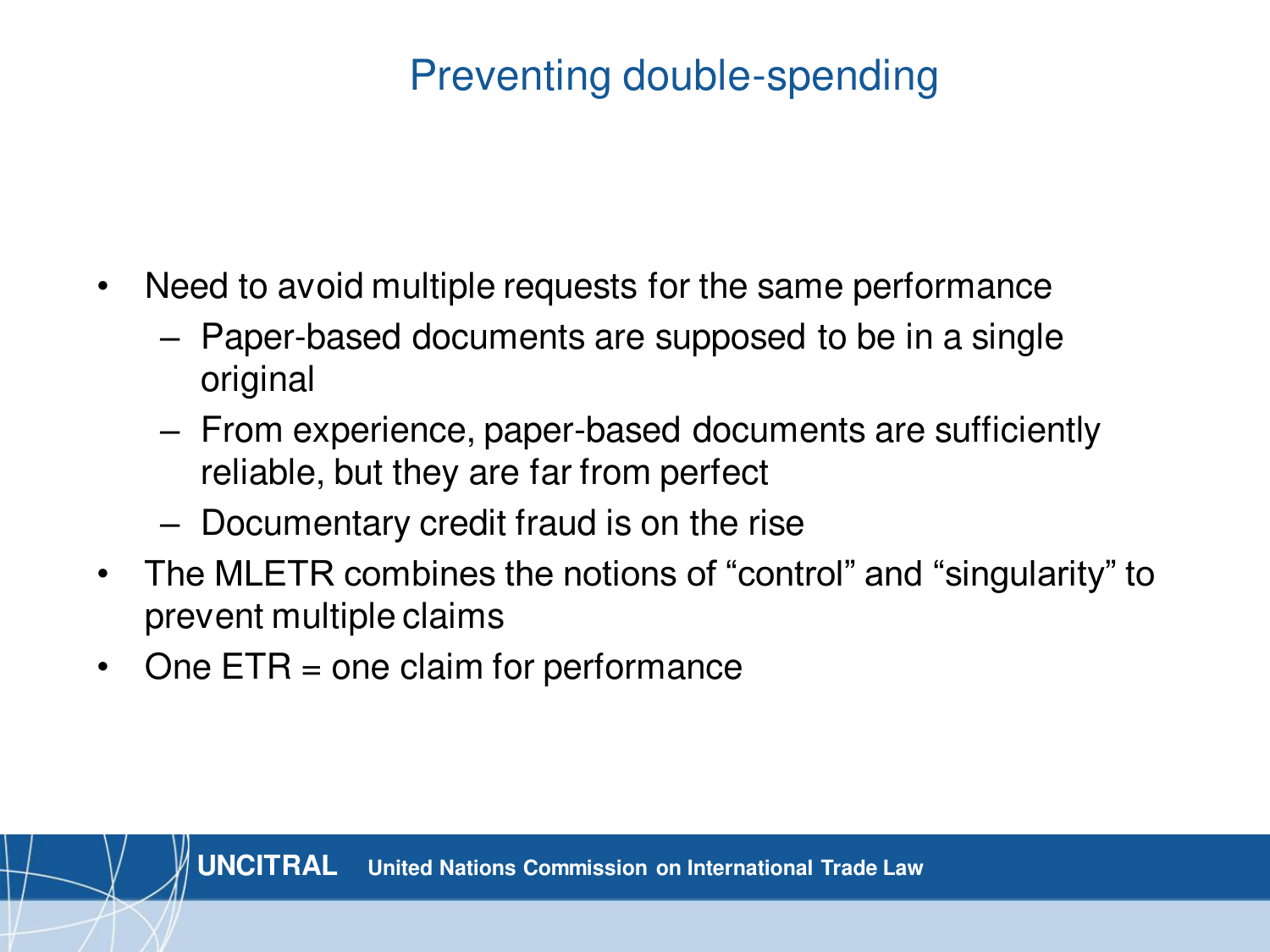# MLETR and business process re-engineering

- Dematerialisation of certain commercial documents is a necessity
- Adoption of the MLETR allows reengineering business processes around commercial transactions (and not documents)
- All commercial (transport and finance) and regulatory documents may be contained in a single electronic transferable record
	- Information may be selectively shared with business partners
	- This enables integration in a single flow of all data elements in the supply chain ("data pipeline")
- A single electronic transferable record offers best data quality
	- complete, accurate, up-to-date and authentic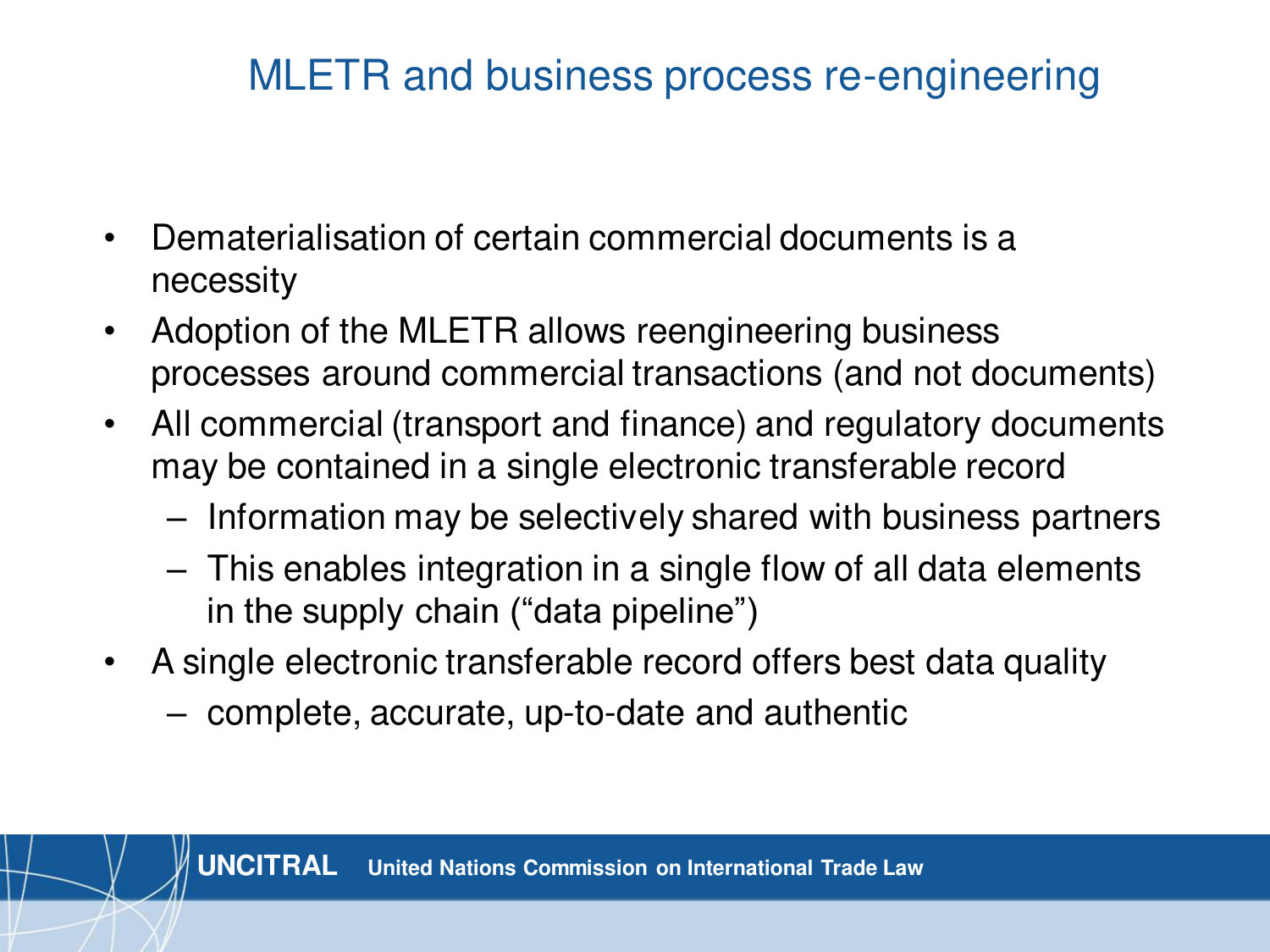# Why enact the MLETR?

- Enables trade-related dataflows
	- Based on tech-neutrality and interoperability
- Improves governance of supply and trade financing chains
- Reduces compliance costs
	- Easier access to credit
- Safeguards against fraud
- Minimises manual inputs
	- Prevents errors and inconsistencies
- Addresses specifically cross-border operations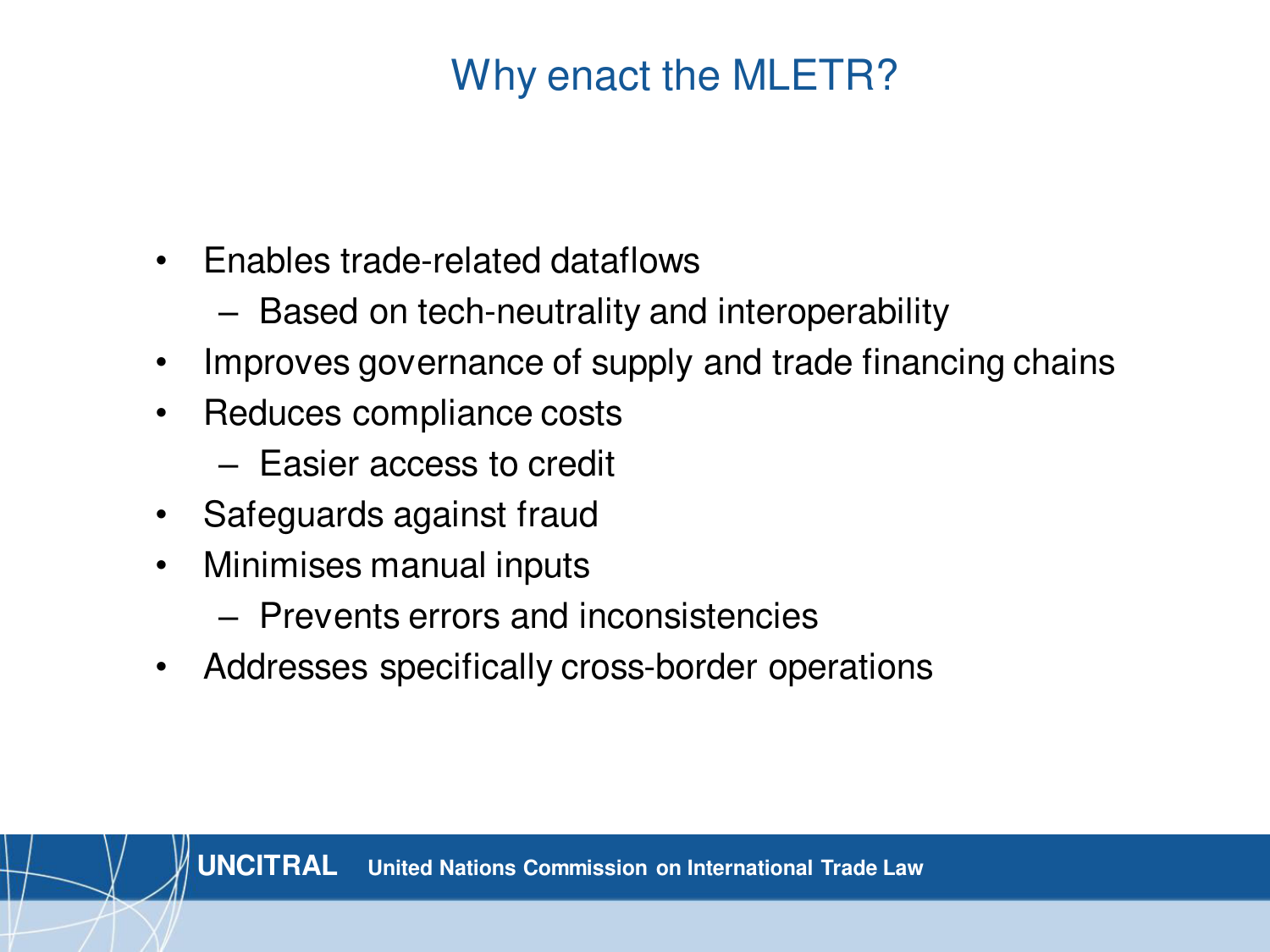# MLETR in practice: response COVID-19 related trade disruptions

- Risk reduction:
	- paperless trade minimises personal interaction
	- blockchain implementation may increase origin traceability
- Faster response:
	- full control of logistics and customs supply chain allows real time tracking and priority delivery of critical shipments
- Robust economic recovery:
	- improved trade financing governance and reduced compliance costs allow easier, faster and more affordable access to credit, including by SMEs